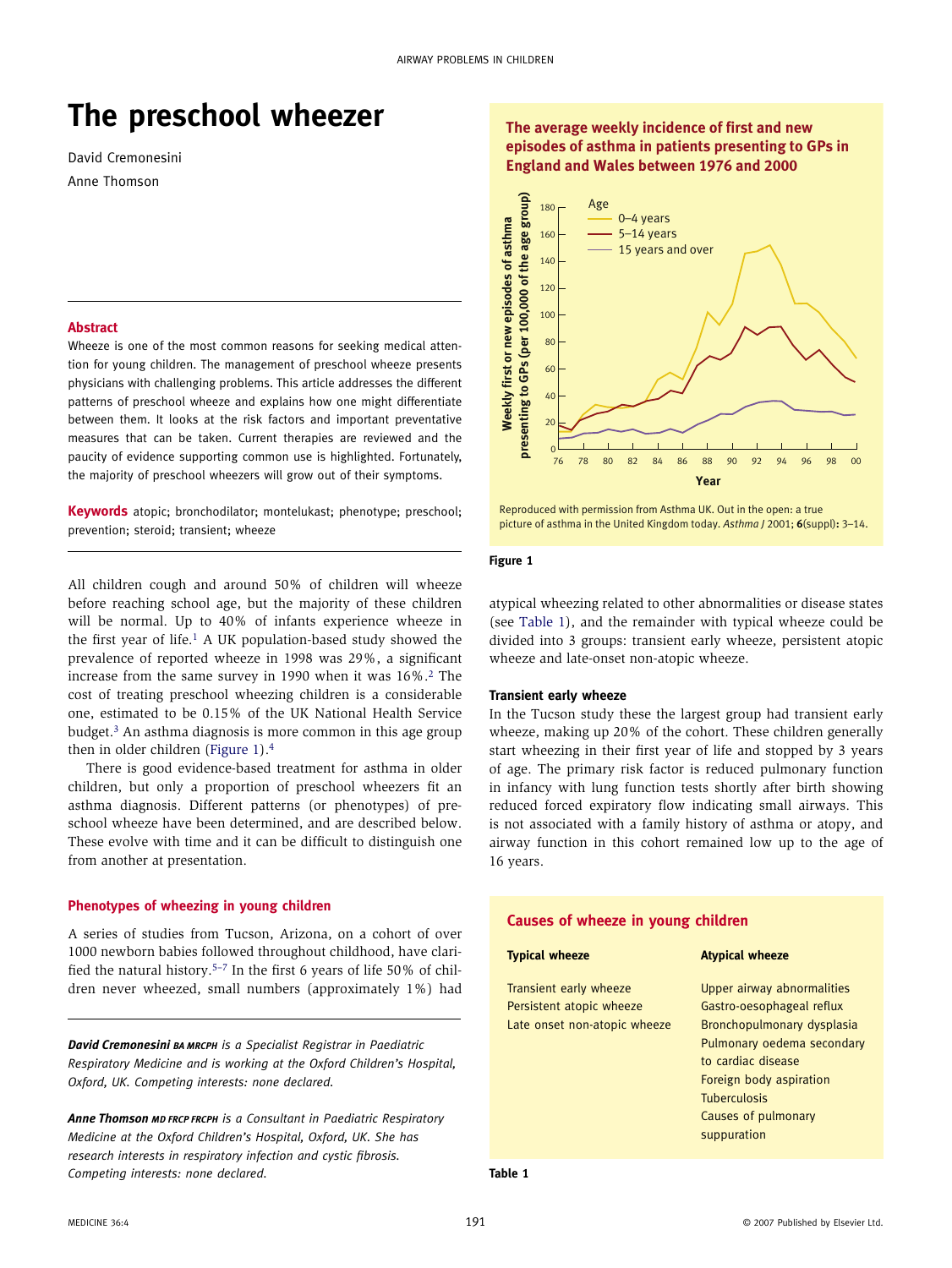Other risk factors for transient early wheezing include prematurity, male gender, exposure to siblings and other children at day care centres, prenatal maternal smoking, and postnatal exposure to tobacco smoke.

#### **Persistent atopic wheeze**

Children with persistent 'atopic' wheezing made up 14% of the Tucson cohort. More than half started wheezing before the age of 3 years and asthma persisted through childhood. They had normal lung function in infancy but developed airways obstruction in the first years of life. These children wheezed without viral infections, and were more likely to have a family history of asthma, elevated serum IgE and peripheral eosinophilia. Early allergic sensitization plays an important role in persistent wheeze/asthma. A European cohort of 1300 children studied from birth to 13 years found that sensitization to perennial (e.g. house dust mite, cat and dog hair) but not seasonal allergens developing in the first 3 years of life was associated with a loss of lung function at school age.[8](#page-4-5) Such exposure to high levels of allergens in early life led to the development of airway hyperresponsiveness with wheeze in sensitized children. Exposure in later years had a much weaker effect. Interestingly, there is evidence that factors which decrease the risk of atopic sen-sitization include exposure to other children and farm animals.<sup>[9](#page-4-6)</sup>

#### **Late-onset non-atopic wheeze**

These made up 15% of the Tucson cohort. Their cumulative prevalence increased in the first six years but then started to decline. These children had normal lung function early in life before any respiratory insult. Then, as they were exposed to viral respiratory agents,<sup>7</sup> they developed wheeze independently of allergic sensitization. This phenotype appears to be almost as common as atopic wheezing in the preschool group but is associated with less severe and less persistent wheeze and becomes less common among school-aged children ([Figure 2\)](#page-0-1).



<span id="page-1-0"></span>

### **Clinical features**

The child is likely to present with a history of noisy breathing but may not be making any noise when seen. It is important to determine what the family mean by the word 'wheeze' as parents often use this word to describe other noises, such as hearing or feeling a loose rattle on the chest or nasal snuffling. Studies using a video questionnaire<sup>10</sup> or objective recording of lung sounds, have shown poor parental recognition of wheeze. From the history it is important to determine the pattern and duration of wheezy episodes and the severity when they occur. Any precipitants of episodes should be identified, e.g. viral infections. History and examination should elicit whether the child or family are atopic (e.g. evidence of eczema) and whether there is evidence of any other systemic disease (e.g. cystic fibrosis, heart disease). At acute presentation the child will be tachypnoeic and hyperinflated with lower intercostal indrawing and widespread expiratory wheeze. In addition, generalized inspiratory crackles may be heard in children with viral infections. Severe respiratory distress, evidence of hypoxia (SaO<sub>2</sub> < 92%) or poor response to treatment warrants referral to hospital. Between episodes the child may be entirely normal. Persistence or recurrence of focal signs, evidence of inspiratory wheeze or stridor, hypoxia between episodes or failure to thrive are all indications for further investigation in secondary care. It may be difficult at presentation to fit the child into the phenotypes described above but for management purposes there are two main patterns:

- acute episodic wheeze and cough with no interval symptoms. Main/only trigger viral infections and no evidence of atopy
- chronic symptoms or frequent episodes with interval symptoms. Evidence of atopy and a variety of triggers which may include viral infections.

#### **Investigation**

Most preschool children with wheeze do not require any investigation. A chest X-ray should be performed if there are persistent signs. Oximetry is useful during acute episodes. A sweat test should be performed if cystic fibrosis is suspected. Where there is suspicion of structural abnormalities or unusual diagnosis then special investigations including bronchoscopy and CT scanning are carried out in secondary/tertiary centres. Further tests should be guided by the history and examination if other causes of 'atypical wheeze' are suspected [\(Table 1](#page-0-0)).

## **Treatment options**

The pathophysiology of wheeze in young children may be multifactorial with bronchospasm, mucus oedema, mucus plugging, abnormal airway architecture and mechanics all contributing.<sup>11</sup> These mechanisms may not be receptive to pharmacological manipulation and so the response to conventional asthma treatments may be highly variable.

#### **Preventative measures**

Passive prenatal smoking results in underdevelopment of the fetal bronchial tree leading to diminished lung function from birth[.12](#page-4-10) This is the most important preventable risk factor for early transient wheeze. Although parents rarely admit to smoking in front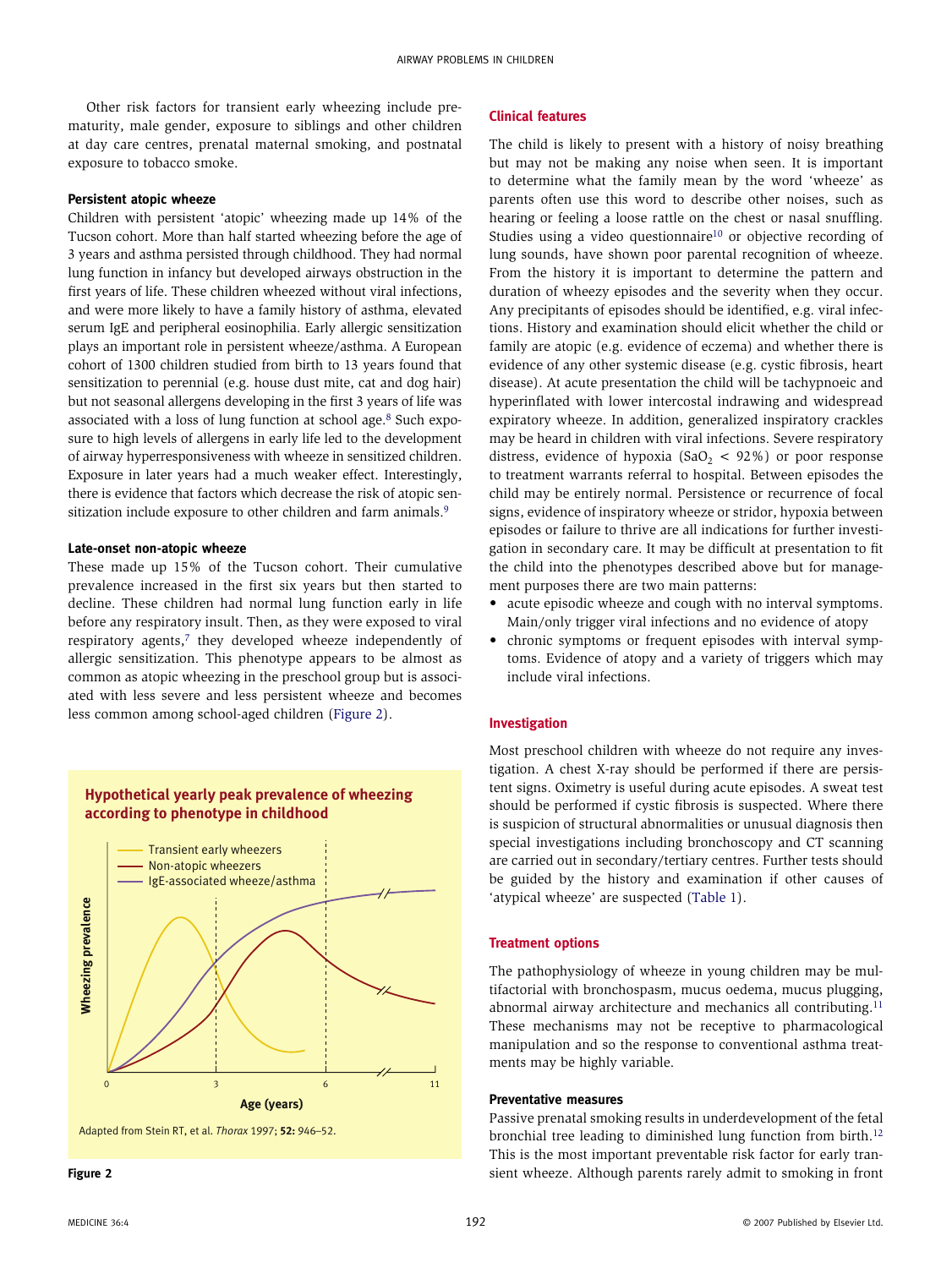

<span id="page-2-0"></span>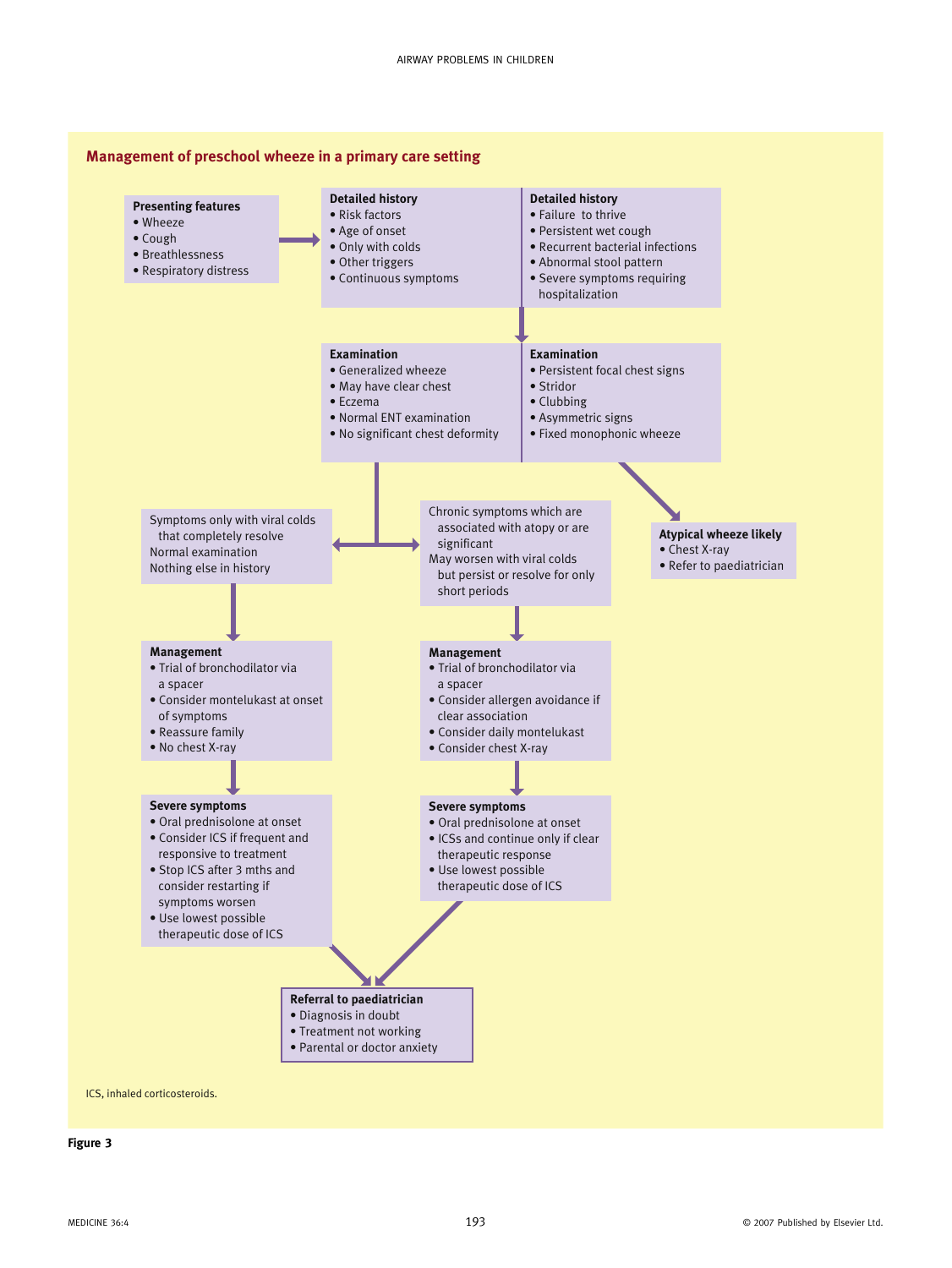of their child, urinary cotinine (a metabolite of nicotine) studies consistently reveal that wheezing children of parents who smoke are significantly exposed. Passive postnatal smoking constitutes a significant risk factor for infection, worsening asthma symptoms and decreased lung function in young children. Unfortunately interventions to decrease parental smoking are often unsuccessful[.13](#page-4-11) Breastfeeding is associated with lower asthma rates during childhood[.14](#page-4-12) Primary prevention by reducing the allergen burden in the environment has not been very successful. For secondary prevention it is clear that if the child is sensitized to an aeroallergen (e.g. cat) then it should be removed from their environment. There is evidence that environments rich in microbacteria, such as farms, protect against the development of allergies. Two bacterial species identified in cowsheds possess strong allergy protective properties.[15](#page-4-13) Antibiotic use in the first 2 years of life may be implicated in the development of asthma and careful antibiotic prescribing is warranted[.16](#page-4-14)

#### **Bronchodilator therapy**

There is good evidence that  $\beta_2$ -receptors are present in the airway from birth and there is definite physiological evidence that at least some children respond to inhaled β-agonists. However, a Cochrane review<sup>[17](#page-4-15)</sup> published in 2002 looked at the efficacy of inhaled short-acting β-agonists for 'recurrent wheeze' in children under 2 years old and could not find clear evidence of benefit. The data from the 8 randomized trials was markedly heterogeneous which severely limited the performance of between-study comparisons. In clinical practice, it is worth undertaking a therapeutic trial of  $β_2$ -agonists to assess benefit. Ipratropium bromide is no more effective than  $β_2$ -agonists in preschool children. The younger the child the less likely a response to either agent but in reality it is difficult to predict who will respond. There is no evidence that drugs given by a nebulizer are any more effective than those given through a spacer and mask.

## **Inhaled corticosteroids and oral steroids**

There is no doubt that inhaled corticosteroids (ICS) are beneficial for preventing daily symptoms and improving lung function in school children. Such effectiveness has not been proven in children with viral-induced wheeze[.18](#page-4-16) ICS maintenance therapy is not effective in preventing or treating asthma exacerbations secondary to viral infections in older school children or adults with established, atopic asthma. In young children, the use of high-dose ICS at the onset of viral colds does not reduce the risk of hospital admission and need for oral steroids but does have a modest beneficial effect on severity of symptoms.[19](#page-4-17)

In preschool children with persistent wheezing, the efficacy of ICSs is less clear. Some studies show clinical and physiological benefits, particularly if the child is atopic, whereas others show no benefit. The effect of high-dose ICS on growth is well known, but in animal models recent evidence suggests nebulized steroids can impair alveolar development<sup>20</sup> implying the need for increased caution in infants. There is recent evidence that longterm use of ICS has no effect on the natural history of asthma or wheeze in later childhood.<sup>[21](#page-4-19)</sup> This important conclusion means ICSs should be prescribed only if the current symptoms are severe enough and then are only continued if shown to be beneficial.

The role of systemic corticosteroids is controversial. A recent randomized controlled trial of parent-initiated oral prednisolone at the time of viral infection showed no evidence of benefit[.22](#page-4-20) However, another randomized trial showed that systemic steroids given to children presenting to the emergency department with preschool viral wheeze reduced the need for additional asthma medication in hospital and reduced length of stay from 3 to 2 days[.23](#page-4-21) A trial of systemic steroids is sensible in a severely wheezing young child, especially when there are risk factors for atopic asthma and the child responds to bronchodilators.

## **Leukotriene receptor antagonists**

The use of leukotriene receptor antagonists seems logical as there is increased production of cysteinyl leukotrienes at the time of viral infection, and viral infections are a major trigger in preschool children. Physiological studies of the oral leukotriene antagonist montelukast have shown bronchoprotection and a reduction in exacerbations in preschool children.[24](#page-4-22) Montelukast has a rapid onset of action and a recent study of a 7-day course given from the day of onset of viral symptoms reduced symptoms by 14% and days off childcare or school by 37%[.25](#page-4-23) A trial of montelukast is an appropriate first-line preventative strategy for young children with persistent wheeze and can be considered as an intermittent therapy for those with frequent viral exacerbations.

## **Prognosis**

The most common parental question is 'will he grow out of it, doctor?' The long-term cohort studies provide some reassurance. Eighty per cent of children who wheeze during the first year of life do not wheeze after the age of 3 years. Sixty per cent of children who wheeze in the second year of life and 30–40% of those in the third year, have stopped wheezing by school age.[7](#page-4-7) Children who are clearly atopic are more likely to continue with symptoms during childhood.

## **Conclusion**

The pattern of wheeze in preschool children is an indicator of both likely treatment response and prognosis.

• For children with acute episodic wheeze and cough with no interval symptoms a trial of treatment during the acute episode is appropriate. These children are unlikely to benefit from prophylactic treatment with inhaled steroids but exacerbations may be ameliorated in some by the intermittent use of leukotriene receptor antagonists (montelukast).

• For children with chronic symptoms, therapy is dependent on severity. Mild symptoms that do not disturb sleep or feeding may not require treatment. For troublesome chronic symptoms and particularly where there is evidence of atopy it is reasonable to trial stepwise treatment with leukotriene receptor antagonists (montelukast) as first line followed by low-dose inhaled steroids. Therapy which is not helpful should be stopped. A referral to an expert in paediatric respiratory disease should be made before escalating therapy.

Some children may have a poor response to pharmacological treatment and avoidance of triggers, and supportive treatment for severe exacerbations (with oxygen  $\pm$  oral steroids) may be mainstay of treatment. A management plan is outlined in [Figure 3](#page-2-0). There is room for new evidence-based therapy for preschool wheeze.  $\blacklozenge$